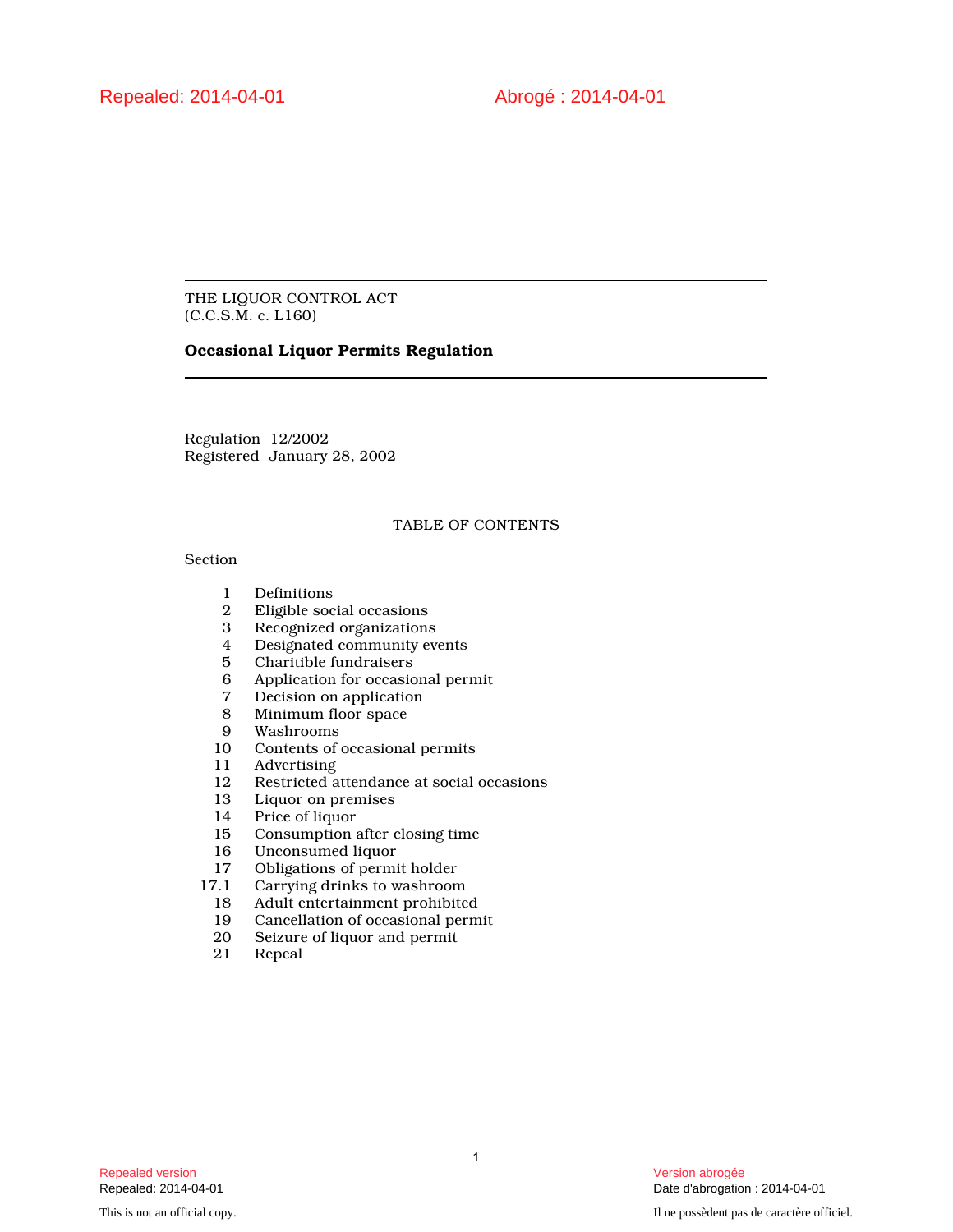#### INTERPRETATION

#### **Definitions**

**1** In this regulation,

**"Act**" means *The Liquor Control Act* ;

**"charitable fundraiser"** means a social occasion designated as a charitable fundraiser by the commission under section 5;

**"community event"** means a social occasion designated as a community event by the commission under section 4;

**"no-sale permit"** means an occasional permit that authorizes liquor to be served at a social occasion at no charge;

**"non-profit organization"** means a society, association, club or other unincorporated body whose board and members are not permitted to personally benefit from the income or property of the organization;

**"sale permit"** means an occasional permit that authorizes liquor to be sold at a social occasion.

## ELIGIBLE SOCIAL OCCASIONS

#### **No-sale permits issued to individuals**

**2(1)** A no-sale permit may be issued to an individual for the following social occasions:

- (a) a wedding reception;
- (b) a wedding social;
- (c) a bridal shower;
- (d) a family reunion;
- (e) a gathering following the performance of a religious ceremony;
- (f) a birthday celebration;
- (g) a charitable fundraiser;
- (h) a business meeting;
- (i) the grand opening of a business.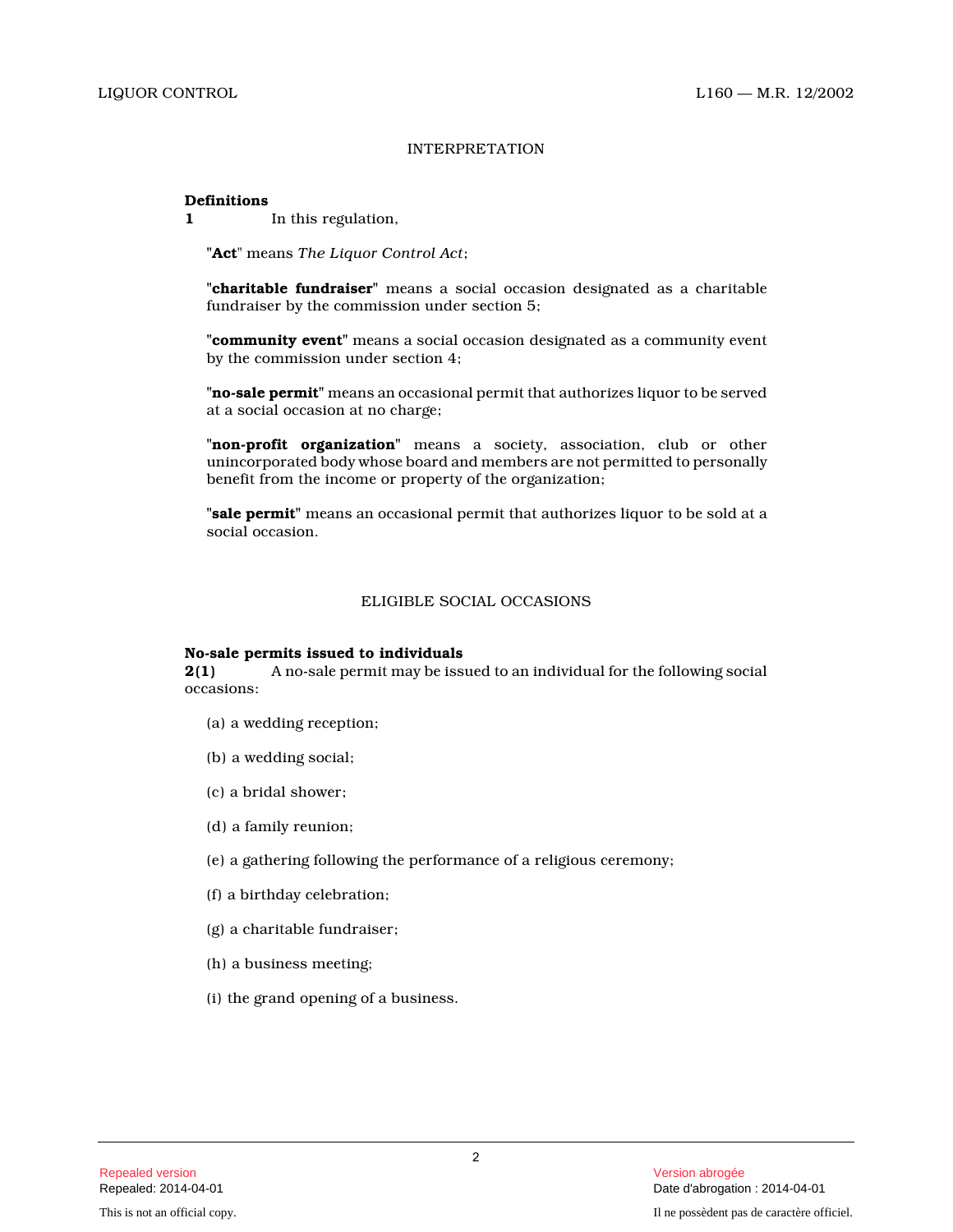## **Sale permits issued to individuals**

**2(2)** A sale permit may be issued to an individual for the following social occasions:

- (a) a wedding reception;
- (b) a wedding social;
- (c) a bridal shower;
- (d) a family reunion;
- (e) a charitable fundraiser.

#### **No-sale permits issued to corporations**

**2(3)** A no-sale permit may be issued to a corporation for the following social occasions:

- (a) a business meeting;
- (b) the grand opening of a business.

#### **Occasional permits issued to non-profit organizations**

**2(4)** A sale permit or a no-sale permit may be issued to a non-profit organization for the following social occasions:

- (a) an organization function;
- (b) a convention;
- (c) a graduation party;
- (d) a charitable fundraiser;
- (e) a tournament, festival, cultural event or exhibition.

## **Discretionary issuance of occasional permit by commission**

**2(5)** The commission may issue a sale permit or a no-sale permit to an individual, corporation or non-profit organization for any type of social occasion if the commission is satisfied that it is appropriate to do so.

#### RECOGNIZED ORGANIZATIONS

#### **Recognition process**

**3(1)** Subject to subsection (2), a non-profit organization must submit the following documents to the commission in order to be eligible to hold an occasional permit:

(a) its constitution or by-laws;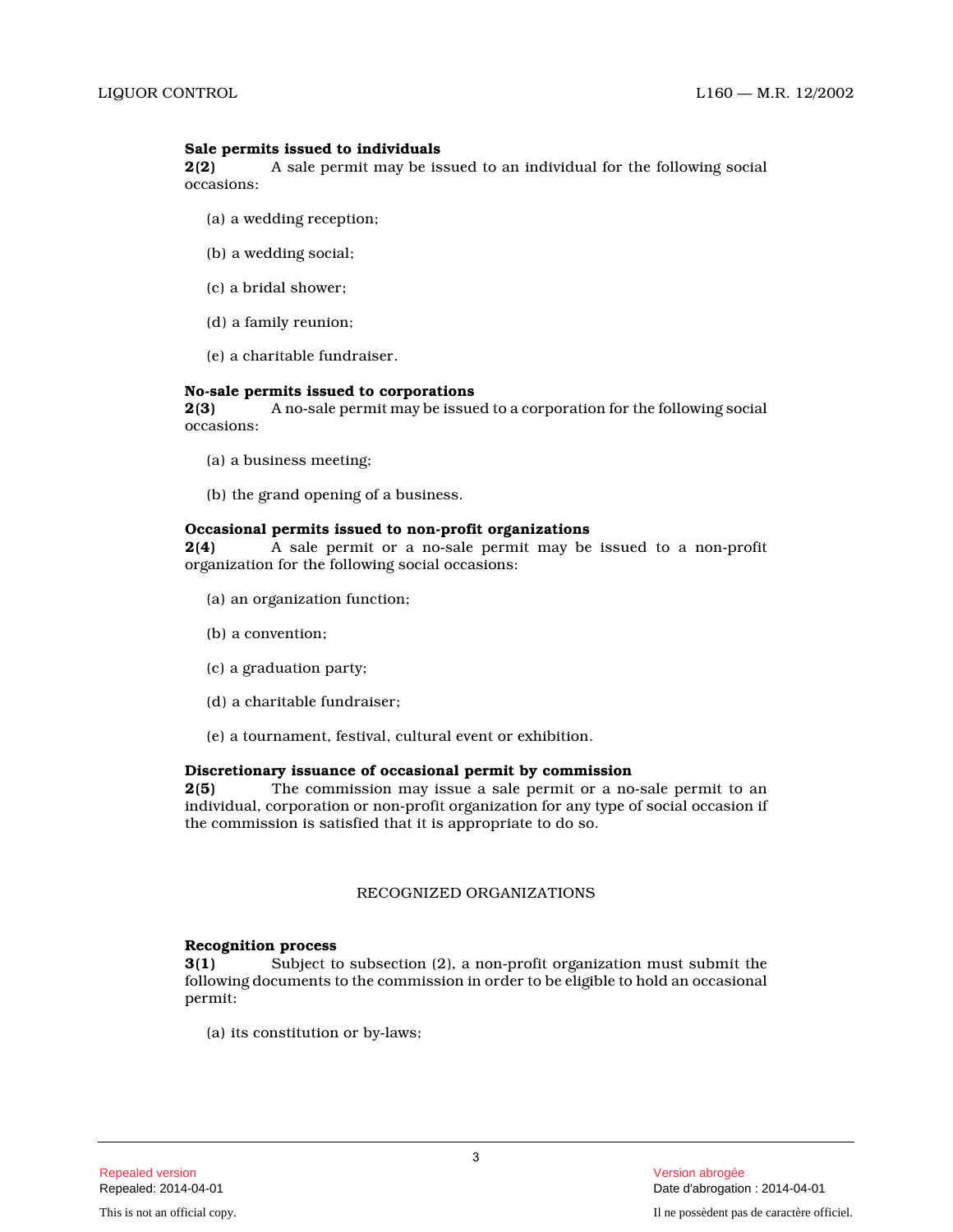(b) its membership list; and

(c) the minutes of its last three meetings.

**3(2)** The commission may reduce or waive the requirements of subsection (1) for a particular non-profit organization.

**3(3)** If the commission is satisfied, after reviewing the documentation submitted by a non-profit organization and conducting any investigation it deems necessary, that the organization is legitimate, it shall recognize the organization and provide it with written confirmation of its status as a recognized organization.

#### COMMUNITY EVENTS

#### **Designated community events**

**4(1)** The commission may designate a social occasion that involves a significant portion of a community as a community event.

#### **Revoking community event designation**

**4(2)** The commission may revoke the community event status for a social occasion at any time.

#### CHARITABLE FUNDRAISERS

#### **Commission to approve charitable fundraisers**

**5(1)** The commission may designate a social occasion that is held to raise funds for the advancement of educational, religious, philanthropic or community objects as a charitable fundraiser.

#### **Financial projections**

**5(2)** The commission may require an applicant seeking to conduct a charitable fundraiser to provide financial projections regarding the proposed fundraiser and any additional information or documentation that the commission considers necessary.

#### **Financial statement provided to commission**

**5(3)** The holder of an occasional permit to conduct a charitable fundraiser shall provide the commission with a financial statement setting out the expenses and revenue from the fundraiser no later than 14 days after the fundraiser has been held.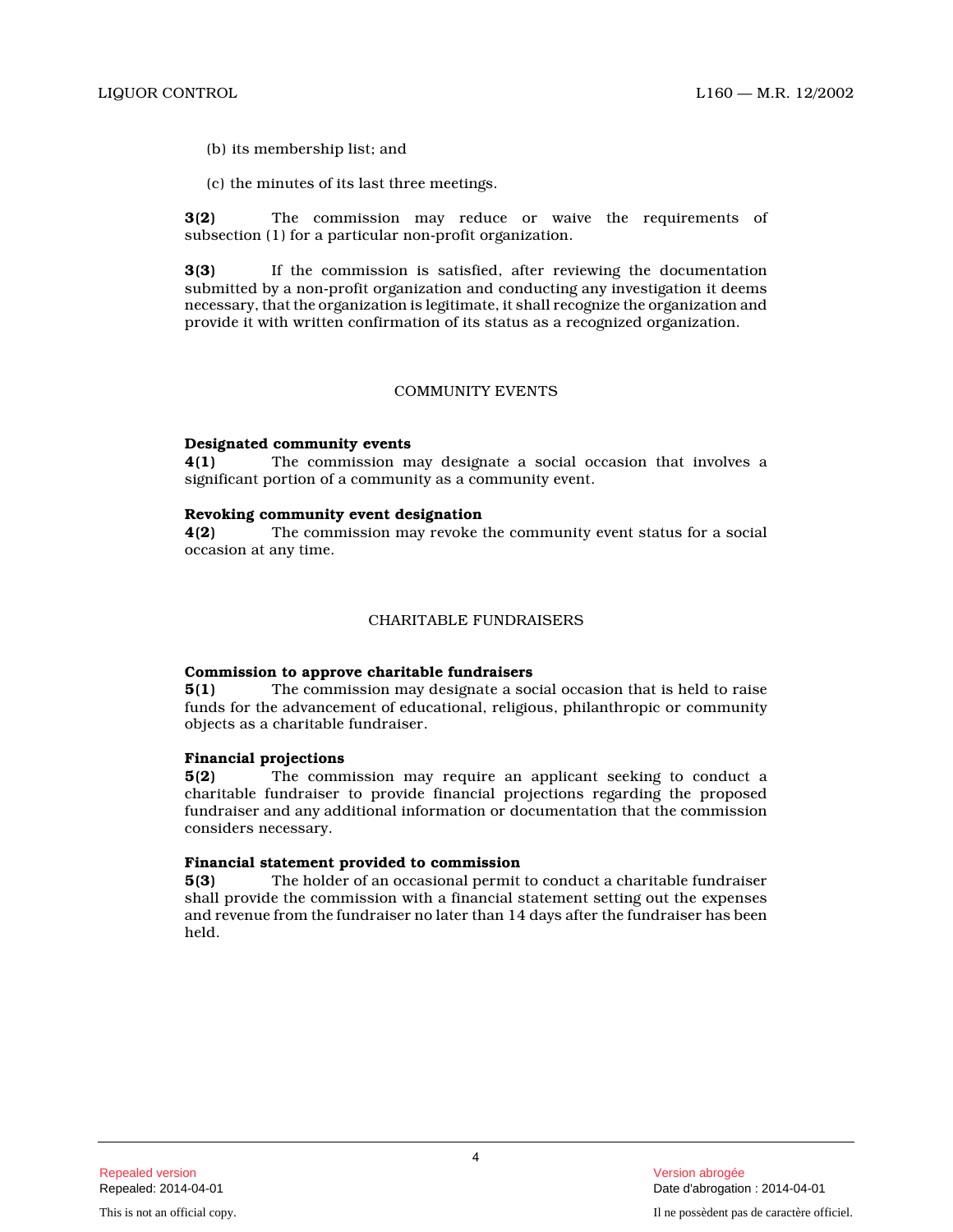## APPLICATIONS

## **Application for occasional permit**

**6(1)** An application for an occasional permit must be

(a) submitted to the commission or an authorized agent of the commission on a form approved by the commission; and

(b) accompanied by the fee specified in the *Liquor Control Commission Fees Regulation*, Manitoba Regulation 48/99.

#### **Additional information**

**6(2)** The commission may require an applicant to submit any additional information or documentation that the commission considers necessary.

#### **Decision on application**

**7(1)** The commission may issue an occasional permit to an applicant if

(a) the applicant is not prohibited from holding a permit under the Act;

(b) the applicant is eligible to hold the permit under section 2;

(c) the applicant has provided the commission with all requested information and documentation;

(d) the commission considers the proposed social occasion to be a legitimate event;

(e) the premises in which the proposed social occasion is to be held satisfies the requirements of the Act and this regulation; and

(f) the commission is satisfied that the applicant will take reasonable measures to ensure that the provisions of the Act and this regulation are complied with during the proposed social occasion.

#### **Owner of premises to ensure compliance**

**7(2)** The commission shall deem premises to be suitable only if it is satisfied that the owner or operator of the premises in which the proposed social occasion will be held will take reasonable measures to ensure that the provisions of the Act and this regulation are complied with during the proposed social occasion.

## STANDARDS FOR PREMISES

#### **Minimum floor space**

**8** Unless otherwise authorized by the commission, premises in which a social occasion is to be held must be large enough to allow 1.1148 square metres (12 square feet) for each individual who attends the social occasion.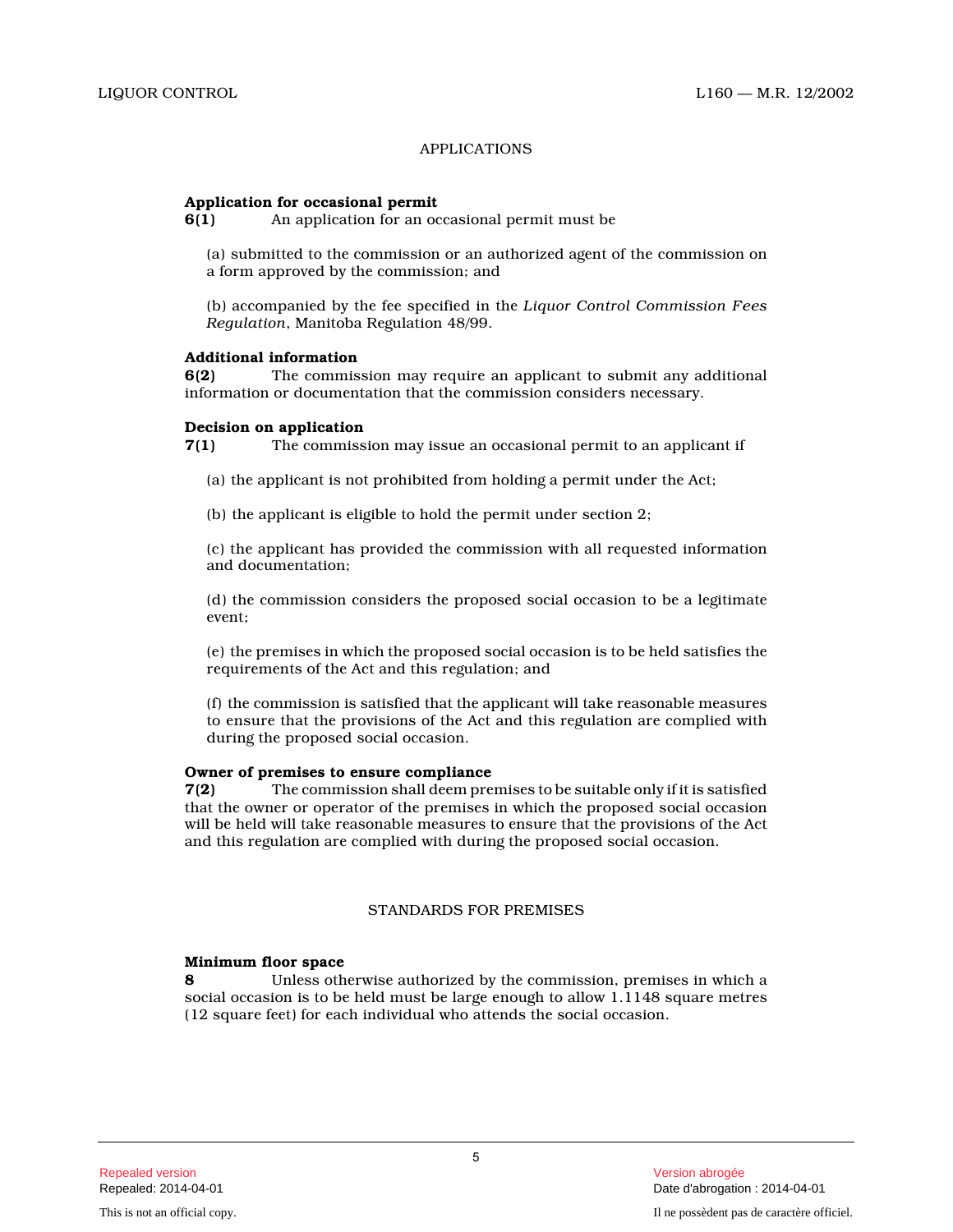#### **Washrooms**

**9** Unless otherwise authorized by the commission, premises in which a social occasion is to be held must have reasonable access to washrooms containing washing and toilet facilities for each sex that meet the standards set out in the *Manitoba Building Code*, Manitoba Regulation 164/98, for the stated maximu m capacity of the premises.

#### OCCASIONAL PERMITS

#### **Contents of occasional permits**

**10(1)** The commission shall specify in an occasional permi t

(a) the name of the holder of the permit;

(b) in the case of a permit issued to a non-profit organization or corporation, the individuals who are responsible for conducting the social occasion on behalf of the organization or corporation;

(c) the premises where the social occasion is to be held;

(d) the date of the social occasion and the hours when liquor may be served or sold;

(e) the amounts and types of liquor to be served or sold at the social occasion;

(f) the place or places where liquor for the social occasion is to be purchased; and

(g) in the case of a sale permit, the price at which liquor is to be sold at the social occasion.

#### **Occasional permit subject to conditions**

**10(2)** An occasional permit is subject to any other conditions that the commission imposes at the time that the permit is issued.

#### **Compliance by holder of occasional permit**

**10(3)** The holder of an occasional permit shall comply with the provisions of the Act, this regulation and all conditions imposed on the permit.

## ADVERTISING

#### **Advertisement to be approved by commission**

**11(1)** No person shall publish, broadcast or distribute any advertisement respecting a social occasion for which an occasional permit is required unless the holder of the permit has obtained prior approval of the advertisement from the commission.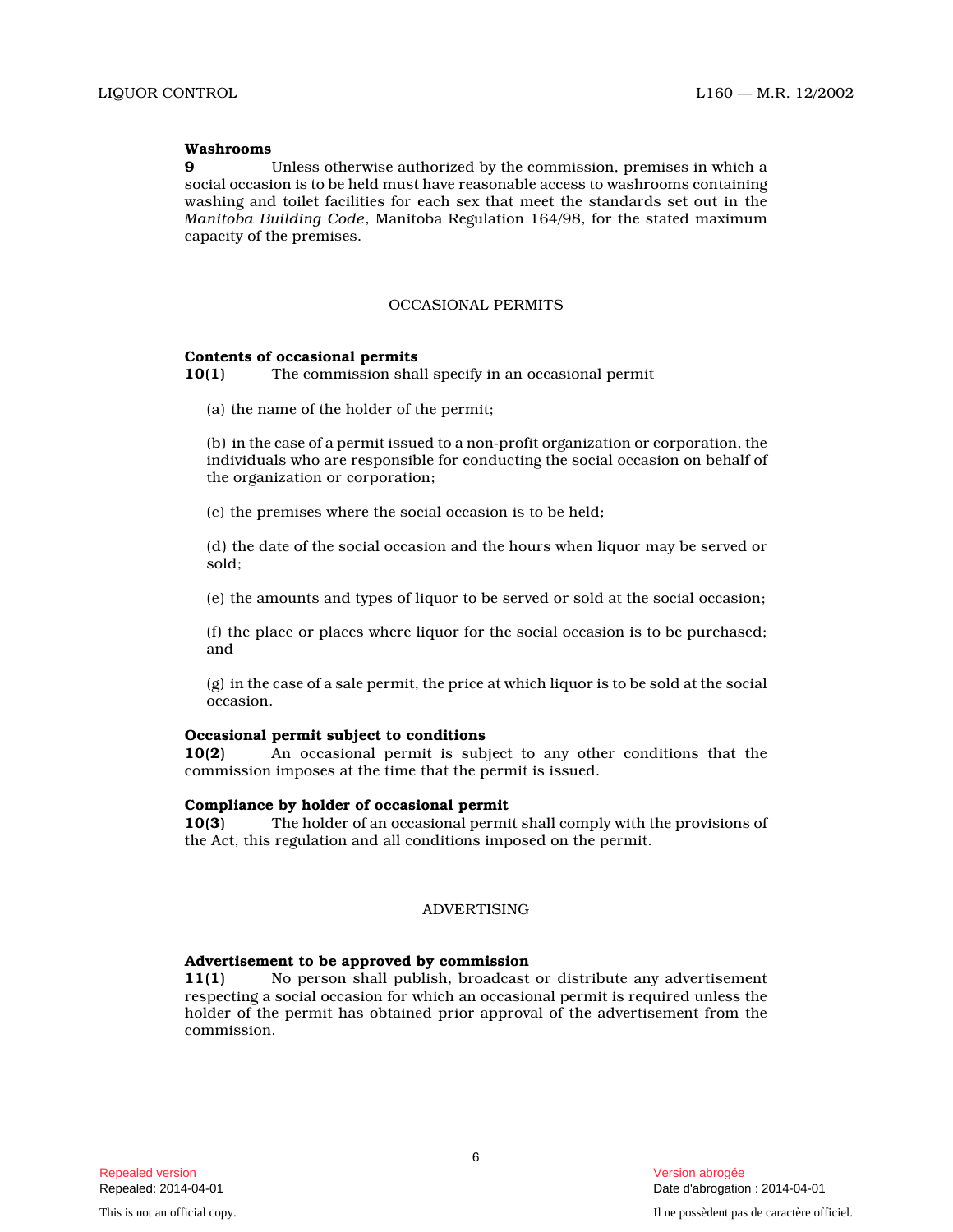## **Individual permit holders may not advertise social occasion**

**11(2)** No advertising is permitted for a social occasion for which the occasional permit holder is an individual.

#### **No approval of certain advertisements**

**11(3)** The commission shall not approve an advertisement which suggests that attendance at a social occasion is not limited to previously invited guests and

(a) members of the non-profit organization, in the case of an occasional permit issued to a non-profit organization; or

(b) employees or officers of the corporation, in the case of an occasional permit issued to a corporation.

#### **Exception for community events and charitable fundraisers**

**11(4)** Subsections (2) and (3) do not apply to a community event or charitable fundraiser.

#### ATTENDANCE AT SOCIAL OCCASIONS

#### **Restricted attendance at social occasions conducted by organizations**

**12(1)** Subject to subsection (4), if the holder of an occasional permit is a non-profit organization, attendance at the social occasion shall be restricted by the holder to persons who are members of the organization and guests who have been invited by a member of the organization prior to the start of the social occasion.

#### **Restricted attendance at social occasions conducted by individuals**

**12(2)** Subject to subsection (4), if the holder of an occasional permit is an individual, attendance at the social occasion shall be restricted by the holder to guests who, prior to the start of the social occasion, have received an invitation to the social occasion from

(a) the holder of the permit; or

(b) an individual who has been personally selected by the holder to invite guests to the social occasion.

#### **Restricted attendance at social occasions conducted by corporations**

**12(3)** If the holder of an occasional permit is a corporation, attendance at the social occasion shall be restricted to employees and officers of the corporation and guests who, prior to the start of the social occasion, received an invitation to the social occasion from an employee or officer of the corporation.

#### **No restricted attendance at community events**

**12(4)** Attendance at a community event or charitable fundraiser is open to the general public and no prior invitation is required.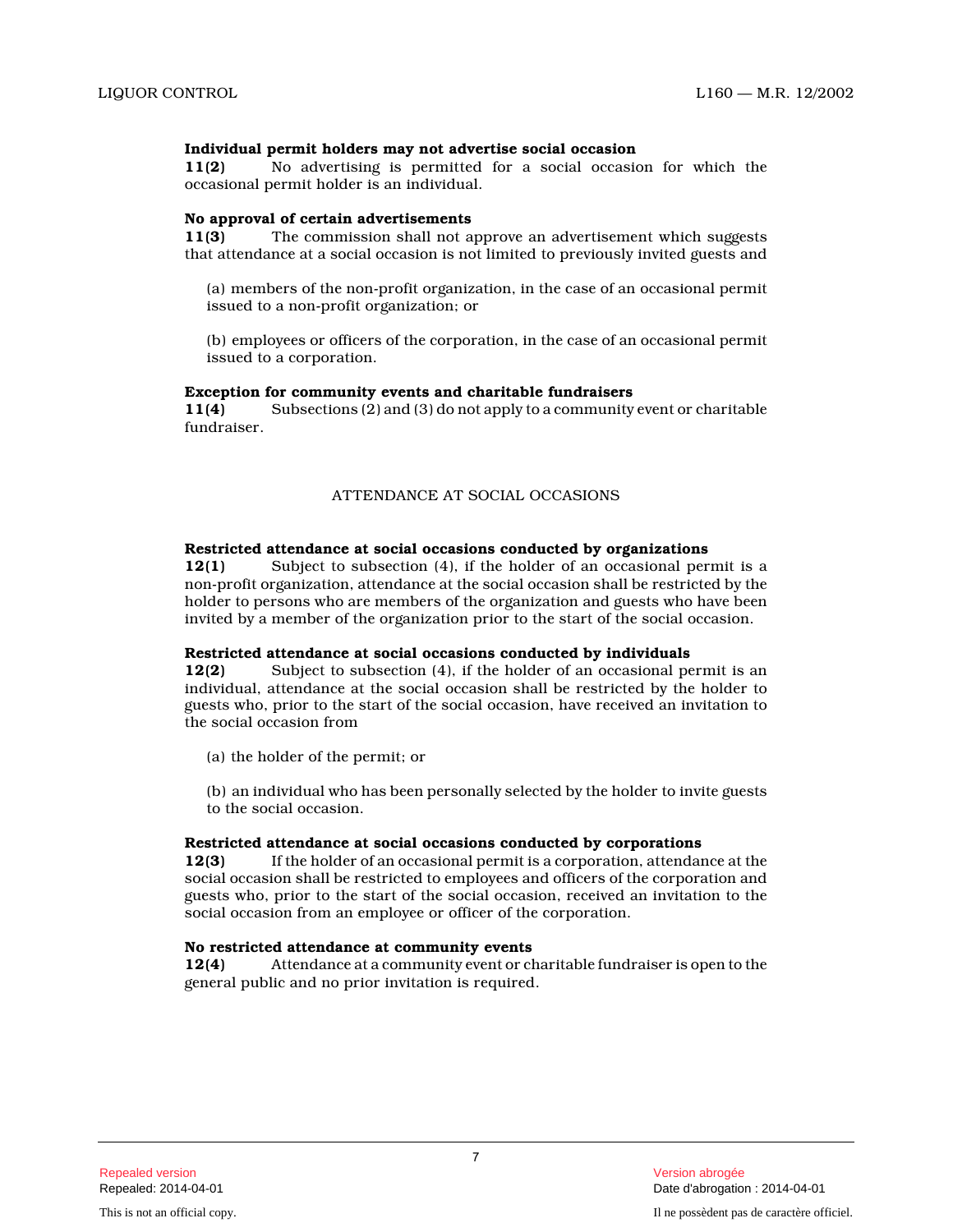#### CONDUCT OF THE SOCIAL OCCASION

#### **Liquor on premises**

**13(1)** While an occasional permit is in force, the holder of the permit shall not allow any liquor other than that specified in the permit to be kept or consumed on the premises for which the permit was issued.

#### **No removal of liquor**

**13(2)** While an occasional permit is in force, the holder of the permit shall not allow any liquor to be removed from the premises for which the permit was issued, except as authorized by the commission.

#### **Price of liquor**

**14(1)** The holder of a sale permit shall not allow any liquor at the social occasion to be sold for a price other than the price specified in the permit.

#### **No-sale permit prohibits sale of liquor**

**14(2)** The holder of a no-sale permit shall not allow any liquor to be sold at the social occasion.

## **Consumption after closing time**

**15(1)** Liquor may be consumed at a social occasion for

- (a) 60 minutes; or
- (b) a shorter period specified by the permit holder;

immediately after the end of the period when liquor is permitted to be sold or served under the occasional permit.

M.R. 84/2005

#### **Removal of liquor at conclusion of social occasion**

**15(2)** The holder of an occasional permit shall ensure that liquor that is sold or served at the social occasion is either consumed by guests or removed and disposed of by the holder at the conclusion of the 60-minute period referred to in clause (1)(a) or the shorter period specified by the permit holder under clause  $(1)(b)$ .

M.R. 84/2005

## **Unconsumed liquor**

**16** Liquor that is not sold or served before an occasional permit expires shall be removed from the premises by the holder or placed in a locked storage area on the premises.

## **Obligations of holder of occasional permit**<br>17 The holder of an occasional per

**17** The holder of an occasional permit shall not, while the permit is in force,

(a) allow intoxicated or disorderly persons to be in or about the premises for which the permit was issued;

(b) permit the sale or service of liquor, or knowingly sell or serve liquor, to any person who is, or appears to be, intoxicated;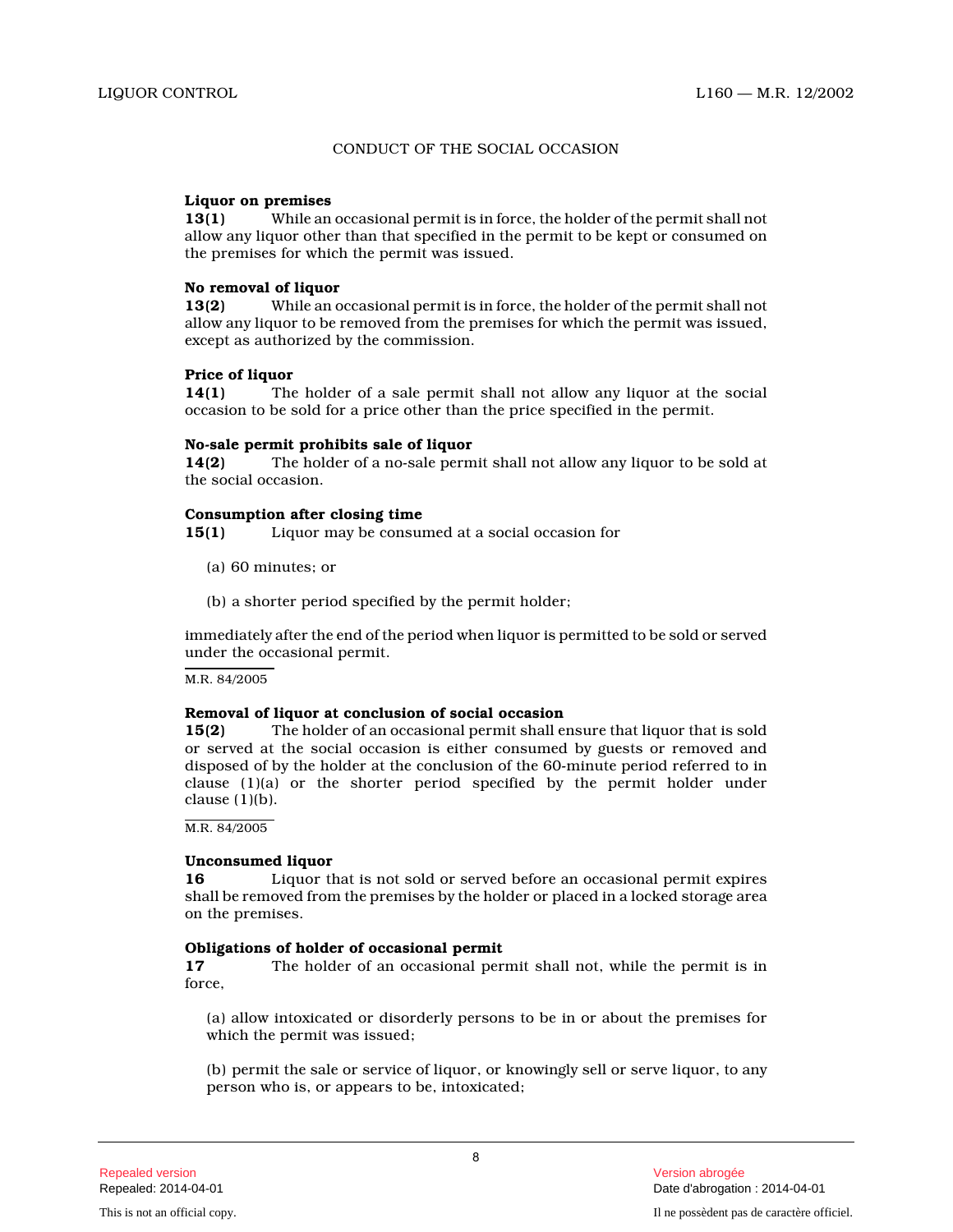(c) allow any person engaged in serving or selling liquor or providing security at a social occasion to consume liquor at the social occasion; and

(d) allow any other unlawful conduct to occur at the social occasion.

M.R. 84/2005

#### **Carrying drinks to washrooms**

**17.1(1)** When an occasional permit is issued for premises that contain washrooms, the permit holder shall ensure that any person who wishes to take liquor to the washroom under subsection 120(2) of the Act uses a washroom located within the premises.

M.R. 28/2007

**17.1(2)** If there are no washrooms located within the premises for which an occasional permit is issued, the permit holder shall ensure that any person who takes liquor to an adjacent washroom under subsection 120(2) of the Act

- (a) goes directly to the nearest washroom adjacent to the premises;
- (b) does not consume the liquor between the premises and the washroom;
- (c) does not share the liquor with, or give or provide it to, another person; and

(d) returns directly from the washroom to the premises where he or she obtained the liquor.

M.R. 28/2007

**17.1(3)** A person who takes liquor to a washroom that is adjacent to premises for which an occasional permit is issued under subsection 120(2) of the Act

- (a) must go directly to the nearest washroom adjacent to the premises;
- (b) must not consume the liquor between the premises and the washroom;
- (c) must not share the liquor with, or give or provide it to, another person;
- (d) must return directly from the washroom to the premises; and

(e) must comply with any reasonable requirement imposed by the permit holder respecting the manner in which the liquor is to be carried from the premises to the washroom.

M.R. 28/2007

#### **Adult entertainment prohibited**

**18** The holder of an occasional permit shall not allow "adult entertainment", as that term is defined in section 15.1 of the *Liquor Licensing Regulation*, Manitoba Regulation 177/94, to take place during the social occasion.